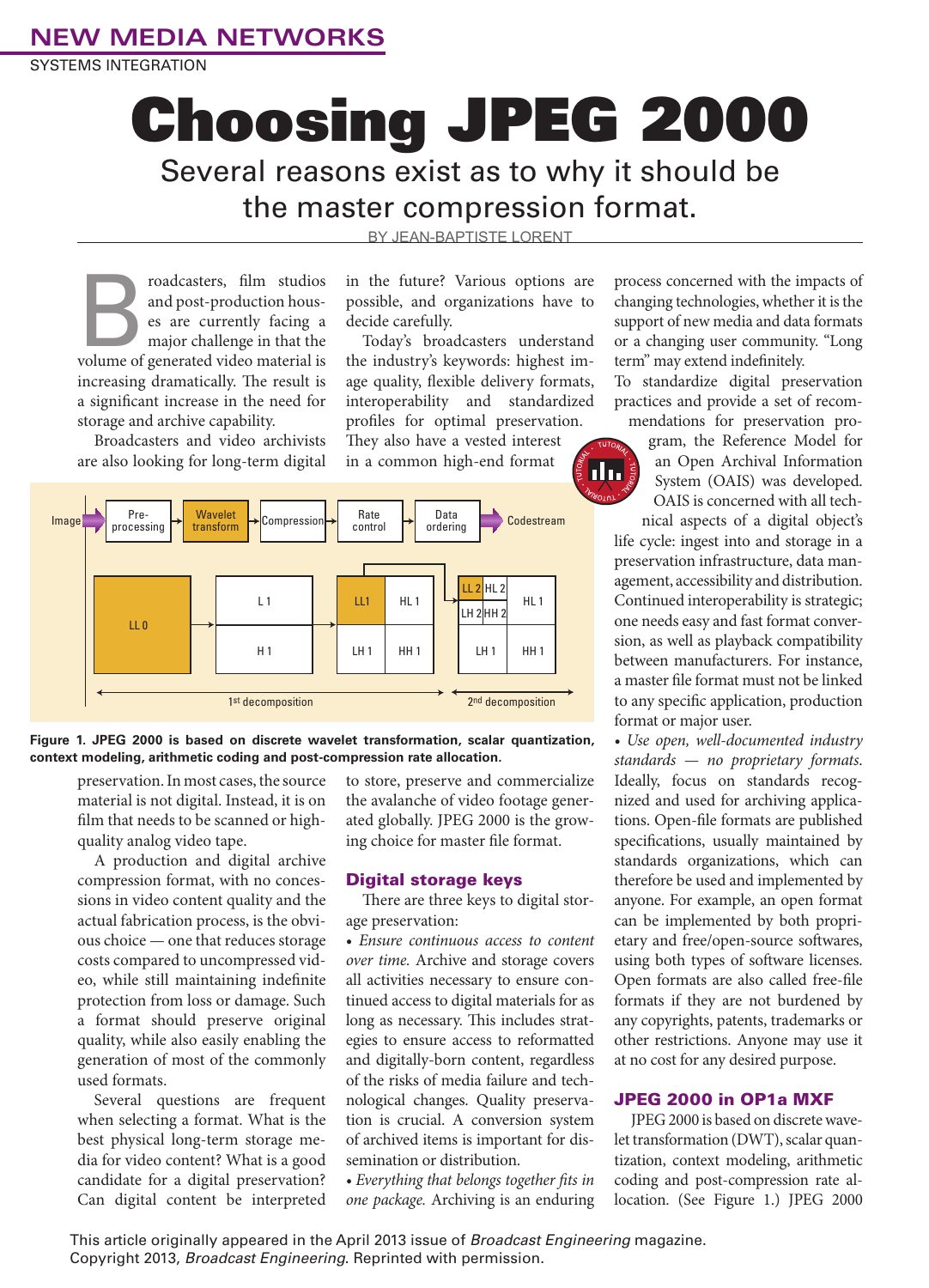## **NEW MEDIA NETWORKS**

SYSTEMS INTEGRATION





provides random access (i.e., involving minimal decoding) to the block level in each sub-band, thus making it possible to decode a region, a low resolution or a low-quality image version without decoding the whole picture.

Functionally, JPEG 2000 is a true improvement that provides lossy and lossless compression, progressive and parseable code streams, error resilience, region of interest, proxies, random access and other features in one integrated algorithm.

In the video domain, JPEG 2000 is conceived as an intra-frame codec, so it closely matches the production workflow in which each video frame is treated as a single unit. Its ability to compress

frame-by-frame has made it popular in the digital intermediate space in Hollywood. If the purpose of compression is the distribution of essence, and no further editing is expected, long-GOP MPEG will typically be preferred.

JPEG 2000 brings a storehouse of features to the broadcast process, whether ingest, transcoding, captioning, quality control or audio-track management is requested. Its inherent properties fully qualify it for high-quality, intermediate creation and masters archives. JPEG 2000 supports every resolution, color depth, number of components and frame rates; in short, the codec is future-proof.

The intra-frame quality of JPEG

| <b>Programs</b>                   | <b>JPEG 2000 compression</b>                            |
|-----------------------------------|---------------------------------------------------------|
| SD programs                       | "Math lossless" - at average bit rate<br>of $100Mb/s$   |
| <b>Common TV HD programs</b>      | "Visually lossless" - at average bit<br>rate of 200Mb/s |
| High end » HD productions or film | "Math lossless" – at average bit rate<br>of 450Mb/s     |

**Table 1. Shown here are typical profiles in use for the JPEG 2000 MXF OP1a master for preservation.**

2000 prevents error propagation over multiple frames and allows video signal edition at any given time. Two wavelet filters are included: the irreversible 9/7 and the fully reversible 5/3. The 5/3 wavelet filter offers a pure mathematically lossless compression, allowing an average 60-percent reduction in storage, while still allowing the exact original image information to be recovered. (See Figure 2.) The 9/7 wavelet filter still performs visually lossless encoding. JPEG 2000 offers uncompressed quality, with no concession in video content quality and an important reduction in bandwidth and storage consumption.

Additionally, its scalability features a "create once, use many times" approach for a wide range of platforms. Easy transcoding of the codec appeals to high-end applications where workflows vastly benefit from transcoding to an intermediate version. JPEG 2000 ensures a clean, quick operation when bit-rate is at a premium. (See Table 1.)

Correctly transcoded HD1080p JPEG 2000 files compressed at 100Mb/s have been labeled "visually identical" to the 2K original footage by professional viewers. Furthermore, the wavelet-based JPEG 2000 compression does not interfere with the final — usually DCT-based broadcast formats.

Post-production workflows consist

|                                             | <b>Adoption for</b><br>archiving<br>app. | Open<br>vs. proprietary              | <b>Quality</b><br>preservation | 4:2:210<br>sampling    | <b>I-frame</b><br>only | <b>Lossless</b> | <b>Robustness</b><br>to multi-<br>generation |
|---------------------------------------------|------------------------------------------|--------------------------------------|--------------------------------|------------------------|------------------------|-----------------|----------------------------------------------|
| <b>MPEG-2 Long GOP</b>                      | N/A                                      | <b>Royalties</b>                     | Limited                        | N/A                    | <b>No</b>              | N/A             | Poor                                         |
| H.264 Long GOP                              | N/A                                      | <b>Royalties</b>                     | Limited                        | N/A                    | <b>No</b>              | N/A             | Poor                                         |
| <b>MPEG-2 intra</b>                         | Adopted                                  | <b>Royalties</b>                     | Limited                        | N/A                    | <b>Yes</b>             | N/A             | Poor                                         |
| <b>H.264 AVC intra</b>                      | Adopted                                  | <b>Royalties</b>                     | Good                           | Yes                    | <b>Yes</b>             | N/A             | Good                                         |
| <b>JPEG 2000 visually</b><br>lossless (9/7) | <b>Most adopted</b>                      | License-free<br>and royalty-<br>free | <b>Excellent</b>               | <b>Yes</b><br>and more | <b>Yes</b>             | N/A             | <b>Excellent</b>                             |
| <b>JPEG 2000 lossless</b><br>(5/3)          | Most adopted                             | License-free<br>and royalty-<br>free | Perfect                        | Yes<br>and more        | <b>Yes</b>             | Perfect         | Perfect                                      |

**Table 2. Looking at different parameters, JPEG 2000 appears to be ideal as a mezzanine file format.**

This article originally appeared in the April 2013 issue of *Broadcast Engineering* magazine. Copyright 2013, *Broadcast Engineering*. Reprinted with permission.